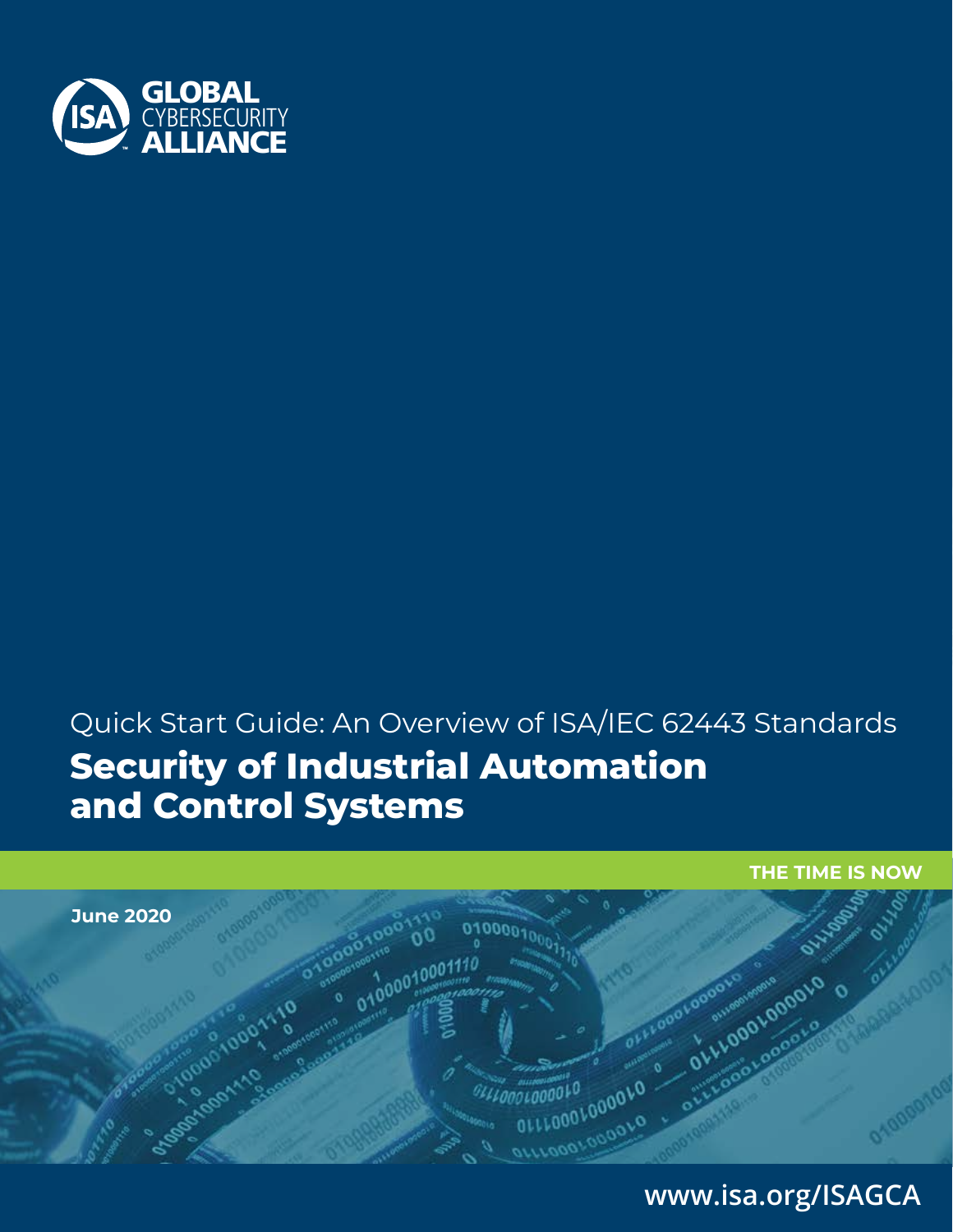# Quick Start Guide: An Overview of ISA/IEC 62443 Standards Security of Industrial Automation and Control Systems

#### **Executive Summary**

This document is intended to provide the reader with a detailed overview of the ISA/IEC 62443 Series of standards and technical reports. The ISA/IEC 62443 Series addresses the Security of Industrial Automation and Control Systems (IACS) throughout their lifecycle. These standards and technical reports were initially developed for the industrial process sector but have since been applied to building automation, medical devices, and transportation sectors.

There are several trends that have made cybersecurity an essential property of IACS, along with safety, integrity, and reliability. First, over the last two decades, IACS technologies have migrated from vendor-proprietary to commercial off-the-shelf technologies such as Microsoft Windows™ and TCP/IP networking. Second, the value of data residing in the IACS for the business has significantly increased the interconnectivity of IACS both internal and external to the organization. Finally, the means, resources,

| Date | <b>Target</b>                           | Method                |
|------|-----------------------------------------|-----------------------|
| 2000 | Australian Sewage Plant                 | Insider               |
| 2010 | Iran Uranium Enrichment                 | Stuxnet               |
| 2013 | ICS Supply Chain attack                 | Havex                 |
| 2014 | German Steel Mill                       |                       |
| 2015 | Ukraine Power Grid                      | BlackEnergy, KillDisk |
| 2016 | Ukraine Substation                      | CrashOverride         |
| 2017 | Global shipping company                 | NotPetya              |
| 2017 | <b>IoT DDos attack</b>                  | <b>BrickerBot</b>     |
| 2017 | Health care, Automotive,<br>many others | WannaCry              |
| 2017 | Saudi Arabia Petrochemical              | <b>TRITON/TRISIS</b>  |
| 2019 | Norwegian Aluminum Company              | LockerGaga            |

**Source: www.awa.csis.org/programs/technology-policy-program/significant-cyber-incidents**

**Table 1: Some notable cyberattacks impacting IACS**

skills, and motivation of cyberattackers have significantly increased. The combination of these trends has made IACS more vulnerable to cyberattack. Figure 1 shows some of the notable cyberattacks that have impacted IACS.

Initially, the ISA99 committee considered IT standards and practices for use in the IACS. However, it was soon found that this was not sufficient to ensure the safety, integrity, reliability, and security of an IACS. This is because the consequences of a successful cyberattack on an IACS are fundamentally different. While the primary consequences of a successful cyberattack on IT systems is financial and privacy loss due to information disclosure, the consequences for an IACS may additionally include loss of life or health, damage to the environment, or loss of product integrity. There are several other differences between IT and IACS such as performance requirements, availability requirements, change management, the time between maintenance windows, and equipment lifetime. [1]

The International Society of Automation (ISA) and the International Electrotechnical Commission (IEC) have joined forces to address the need to improve the cybersecurity of IACS. The ISA99 Committee and the IEC Technical Committee 65/ Working Group 10 develop and publish the ISA/ IEC 62443 Series. These documents describe a methodical engineered approach to addressing the cybersecurity of IACS. They can be purchased from either organization; the technical content is identical. The benefits of using a standards-based approach include reducing the likelihood of a successful cyberattack, the use of a common set of requirements among stakeholders, security throughout the lifecycle, and a reduction in overall lifecycle cost.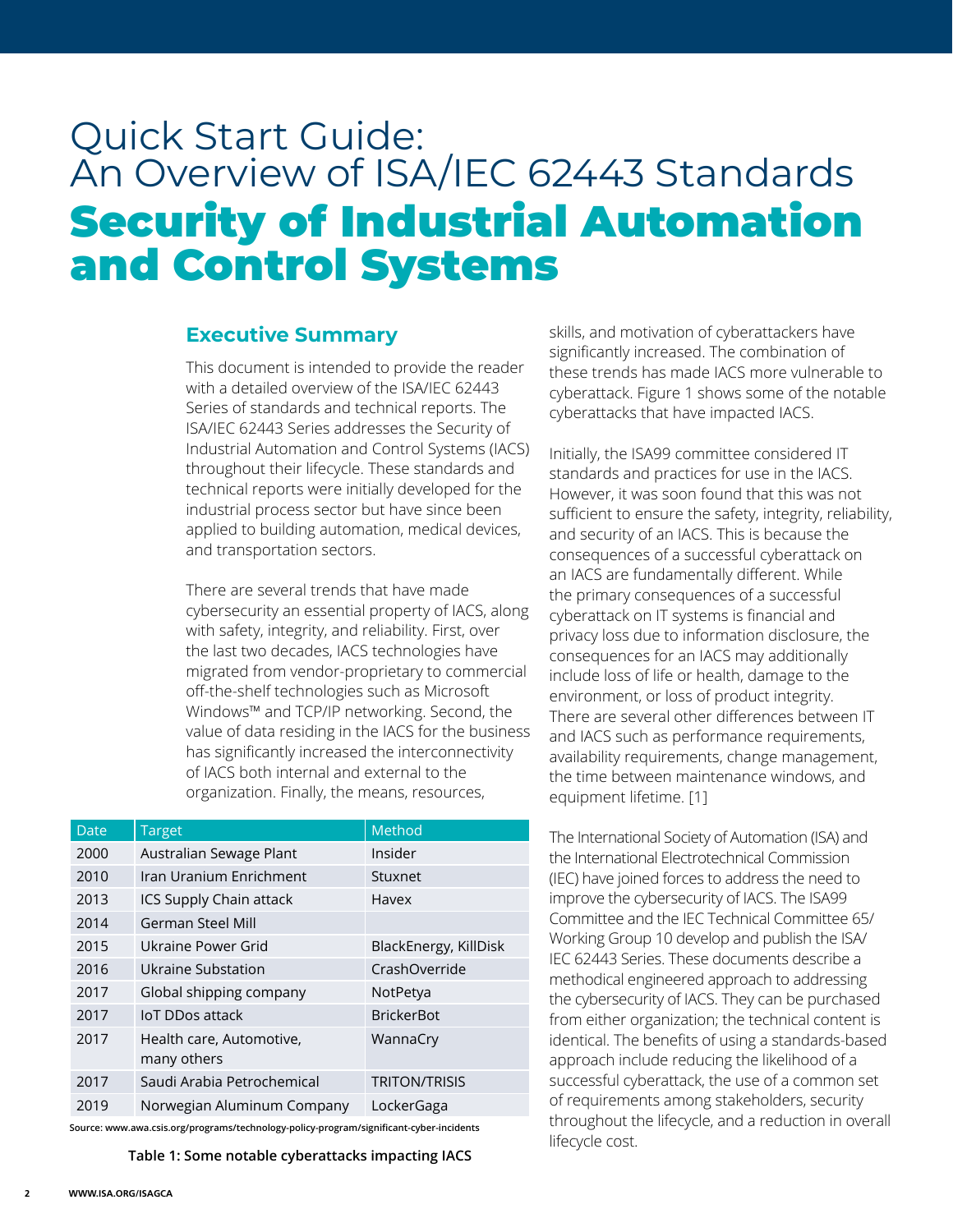# **Introduction**

This document provides an overview of the ISA/IEC 62443 Series of standards and technical reports (referred to as the ISA/IEC 62443 Series) which specifies requirements for the Security of Industrial Automation and Control Systems (IACS). The goal of the ISA/IEC 62443 Series is to improve the safety, reliability, integrity, and security of Industrial Automation and Control Systems (IACS) using a riskbased, methodical, and complete process throughout the entire lifecycle. The ISA/IEC 62443 Series describes a set of common terms and requirements that can be used by asset owners, product suppliers, and service providers to secure their Control Systems and the Equipment Under Control.

#### **Scope and Purpose**

The scope of the ISA/IEC 62443 Series is the Security of Industrial Automation and Control Systems (IACS). An IACS is defined as a:

#### **collection of personnel, hardware, software, and policies involved in the operation of the industrial process and that can affect or influence its safe, secure, and reliable operation.**

Note that an IACS includes more than the technology that comprises a control system; it also includes the people and work processes needed to ensure the safety, integrity, reliability, and security of the control system. Without people **ROS** who are sufficiently trained, risk-appropriate technologies and countermeasures, and work processes throughout the security lifecycle, an IACS could be more vulnerable to cyberattack.

# **Security Technology**

**Figure 1: The Security Triad**

# Table of Contents

| ISA/IEC 62443 Series Standards Development           |
|------------------------------------------------------|
|                                                      |
| Summary of ISA/IEC 62443 Series Standards and        |
|                                                      |
|                                                      |
|                                                      |
|                                                      |
|                                                      |
|                                                      |
|                                                      |
|                                                      |
|                                                      |
|                                                      |
|                                                      |
|                                                      |
|                                                      |
|                                                      |
|                                                      |
|                                                      |
| Roadmap for the ISA/IEC 62443 Series  10             |
|                                                      |
| Component, System, Automation Solution, and IACS10   |
|                                                      |
|                                                      |
|                                                      |
| ISA/IEC 62443 Series for Product Suppliers  12       |
| ISA/IEC 62443 Series for Service Providers 12        |
|                                                      |
|                                                      |
|                                                      |
|                                                      |
|                                                      |
|                                                      |
|                                                      |
| <b>Published Standards and Technical Reports  14</b> |
|                                                      |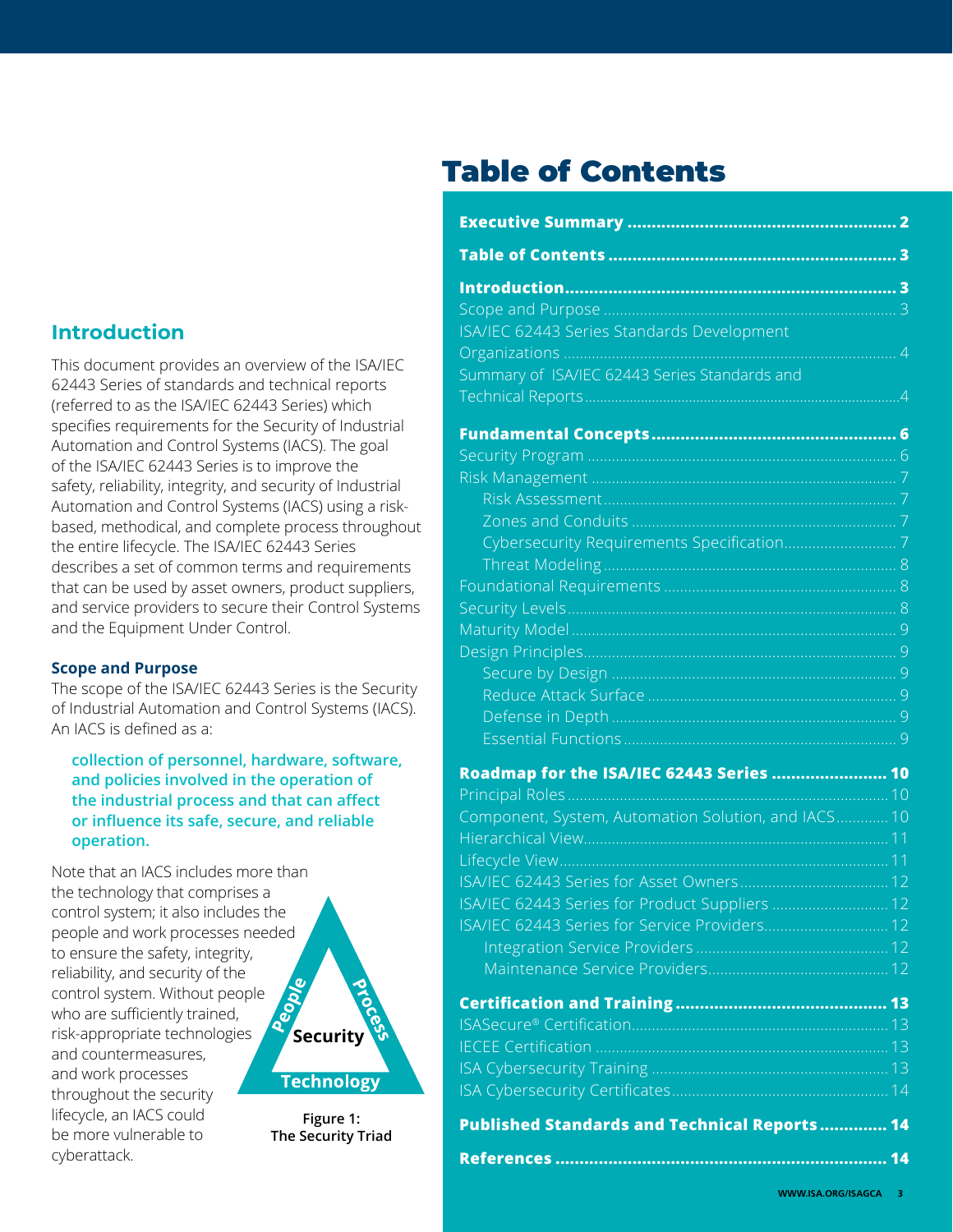Because IACS are physical-cyber systems, the impact of a cyberattack could be severe. The consequences of a cyberattack on an IACS include, but are not limited to:

- Endangerment of public or employee safety or health
- Damage to the environment
- Damage to the Equipment Under Control
- Loss of product integrity
- Loss of public confidence or company reputation
- Violation of legal or regulatory requirements
- Loss of proprietary or confidential information
- Financial loss
- Impact on entity, local, state, or national security

The first four consequences in the above list are unique to physical-cyber systems and are not typically present in traditional IT systems. Indeed, it is this difference that fundamentally results in the need for different approaches to securing physical-cyber systems and caused standards development organizations to identify the need for standards that are unique to IACS. Some other characteristics of IACS that are not typical in IT systems include: [1]

- more predictable failure modes
- tighter time-criticality and determinism
- higher availability
- more rigorous management of change
- longer time periods between maintenance
- significantly longer component lifetimes
- Safety, Integrity, Availability, and Confidentiality (SIAC) instead of CIA

Cyber threat actors include but are not limited to insiders (accidental or intentional), hacktivists, cybercriminals, organized crime, and statesponsored attackers. Types of cyberattacks include but are not limited to ransomware, destructive malware, directed remote access attacks, and coordinated attacks on control systems and associated support infrastructure. Table 1 lists several noteworthy directed and non-directed cyberattacks impacting IACS.

#### **ISA/IEC 62443 Series Standards Development Organizations**

There are two standards development organizations involved in the development of the ISA/IEC 62443 Series of standards and technical reports:

- International Society of Automation ISA99 Committee
- International Electrotechnical Commission IEC TC65/WG10 Committee

There is a formal liaison agreement between these two standards development organizations. The ISA/IEC 62443 Series of standards and technical reports are developed primarily by the ISA99 Committee with input, review and simultaneous adoption by both the ISA and IEC. The one exception is ISA/IEC 62443-2-4, which was developed by the IEC TC65/WG10 Committee and adopted by ISA. As a result, whether an ISA/IEC 62443 document is published by ISA or IEC, the content is identical except for the nonnormative preface and foreword.

The United Nations Economic Commission for Europe (UNECE) confirmed at its annual meeting in late 2018 that it will integrate the widely used ISA/IEC 62443 Series into its forthcoming Common Regulatory Framework on Cybersecurity (CRF). The CRF will serve as an official UN policy position statement for Europe, establishing a common legislative basis for cybersecurity practices within the European Union trade markets. [2]

Refer to the *Published Standards and Technical Reports* section at the end of this document for a complete list of ISA and IEC cybersecurityrelated documents currently available.

#### **Summary of ISA/IEC 62443 Series Standards and Technical Reports**

These documents are arranged in four groups, corresponding to the primary focus and intended audience. [4]

- **1. General**—This group includes documents that address topics that are common to the entire series.
	- **• Part 1-1: Terminology, concepts, and models** introduces the concepts and models used throughout the series. The intended audience includes anyone wishing to become familiar with the fundamental concepts that form the basis for the series.
	- **• Part 1-2: Master glossary of terms and definitions** is a list of terms and abbreviations used throughout the series.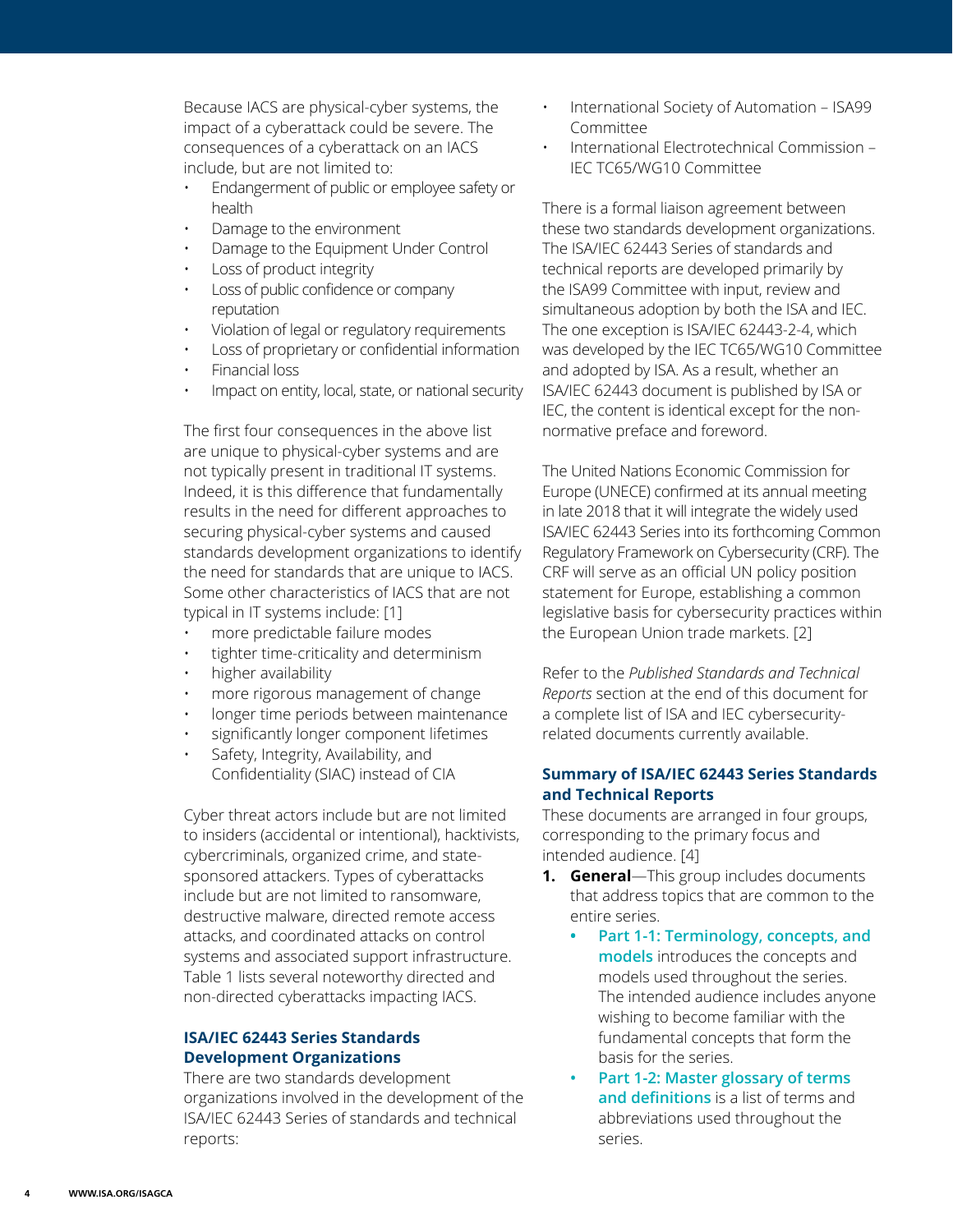- **• Part 1-3: System security conformance metrics** describes a methodology to develop quantitative metrics derived from the process and technical requirements in the standards.
- **• Part 1-4: IACS security lifecycle and use cases** provides a more detailed description of the underlying lifecycle for IACS security, as well as several use cases that illustrate various applications.
- **2. Policies and Procedures**—Documents in this group focus on the policies and procedures associated with IACS security.
	- **• Part 2-1: Establishing an IACS security program** describes what is required to define and implement an effective IACS cybersecurity management system. The intended audience includes asset owners who have responsibility for the design and implementation of such a program.
	- **• Part 2-2: IACS security program ratings**  provides a methodology for evaluating the level of protection provided by an operational IACS against the requirements in the ISA/IEC 62443 Series of standards.
- **• Part 2-3: Patch management in the IACS environment** provides guidance on patch management for IACS. The intended audience includes anyone who has responsibility for the design and implementation of a patch management program.
- **• Part 2-4: Security program requirements for IACS service providers** specifies requirements for IACS service providers such as system integrators or maintenance providers. This standard was developed by IEC TC65/WG10.
- **• Part 2-5: Implementation guidance for IACS asset owners** provides guidance on what is required to operate an effective IACS cybersecurity program. The intended audience includes asset owners who have responsibility for the operation of such a program.
- **3. System Requirements**—The documents in the third group address requirements at the system level.
	- **• Part 3-1: Security technologies for IACS** describes the application of various security technologies to an IACS environment. The intended audience



**ISA/IEC 62443 Family of Standards**

#### **Figure 2: The ISA/IEC 62443 Series**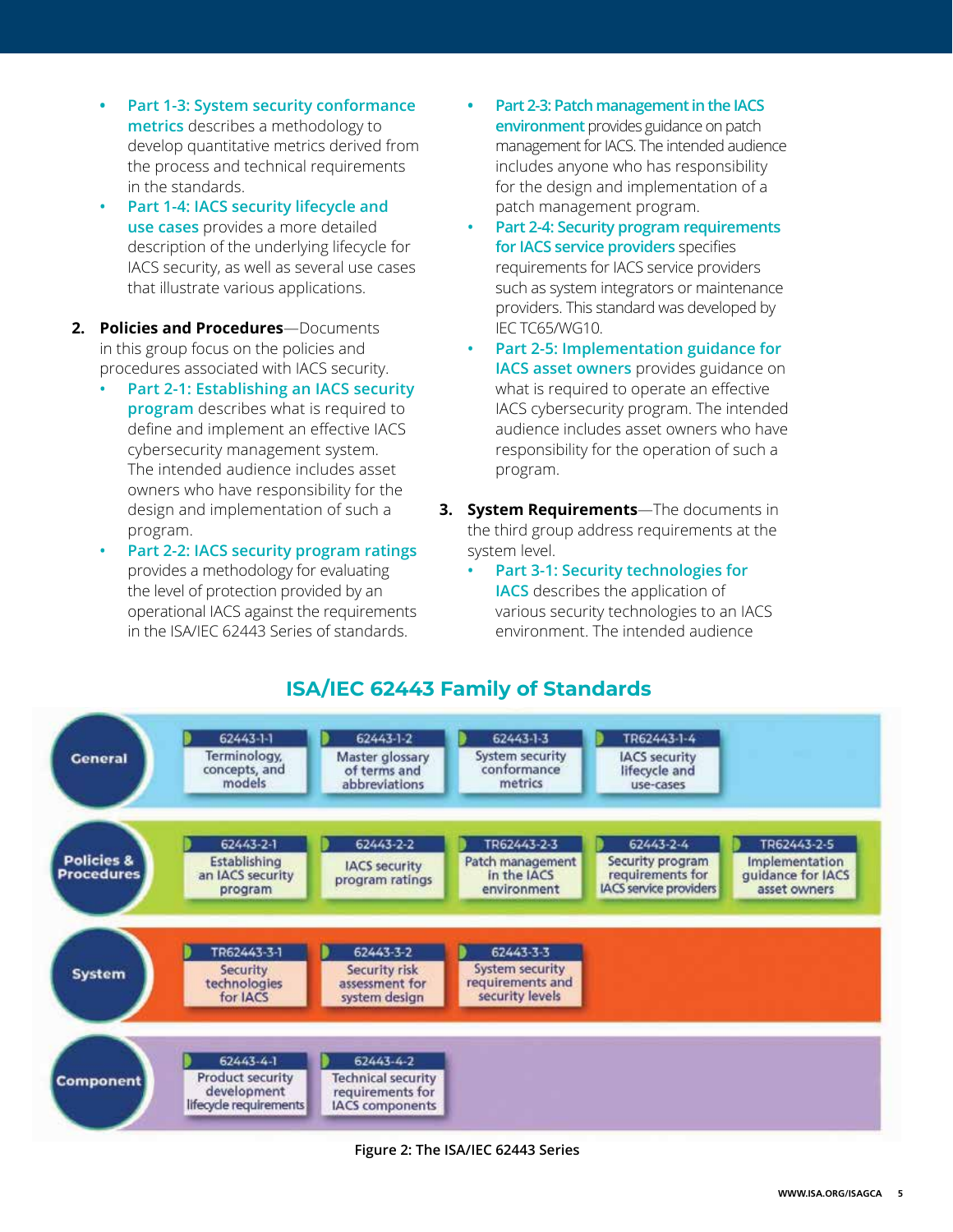includes anyone who wishes to learn more about the applicability of specific technologies in a control systems environment.

- **• Part 3-2: Security risk assessment for system design** addresses cybersecurity risk assessment and system design for IACS. The output of this standard is a Zone and Conduit model and associated Risk Assessments and Target Security Levels. These are documented in the Cybersecurity Requirements Specification. This standard is primarily directed at asset owners and system integrators.
- **• Part 3-3: System security requirements and security levels** describes the requirements for an IACS system based on security level. The principal audience include suppliers of control systems, system integrators, and asset owners.
- **4. Component Requirements—**The fourth and final group includes documents that provide information about the more specific and detailed requirements associated with the development of IACS products.
	- **• Part 4-1: Product security development life cycle requirements** describes the requirements for a product developer's security development lifecycle. The principal audience include suppliers of Control System and Component products.

|                       | Part    | <b>Type</b> | <b>Title</b>                                                | <b>Date</b> |
|-----------------------|---------|-------------|-------------------------------------------------------------|-------------|
|                       | $1 - 1$ | <b>TS</b>   | Terminology, Concepts, and Models                           | 2007        |
|                       | $1 - 2$ | <b>TR</b>   | Master glossary of terms and abbreviations                  |             |
| Overview              | $1 - 3$ |             | System cybersecurity conformance metrics                    |             |
|                       | $1 - 4$ |             | IACS security lifecycle and use cases                       |             |
|                       | $2 - 1$ | IS.         | Establishing an IACS security program                       | 2009        |
|                       | $2 - 2$ |             | IACS security program ratings                               |             |
|                       | $2 - 3$ | <b>TR</b>   | Patch management in the IACS environment                    | 2015        |
| Policies & Procedures | $2 - 4$ | IS.         | Security program requirements for IACS service<br>providers | 2018        |
|                       | $2 - 5$ | <b>TR</b>   | Implementation guidance for IACS asset owners               |             |
|                       | $3-1$   | <b>TR</b>   | Security technologies for IACS                              |             |
| Systems               | $3-2$   | IS          | Security risk assessment for system design                  | 2020        |
|                       | $3-3$   | IS          | System security requirements and security levels            | 2013        |
|                       | $4 - 1$ | IS.         | Product security development life-cycle requirements        | 2018        |
| Component             | $4 - 2$ | IS          | Technical security requirements for IACS components         | 2019        |

**Table 2: ISA/IEC 62443 Series Status**

**• Part 4-2: Technical security requirement for IACS components**

describes the requirements for IACS Components based on security level. Components include Embedded Devices, Host Devices, Network Devices, and Software Applications. The principal audience include suppliers of Component products that are used in control systems.

Table 2 shows the complete list of ISA/IEC 62443 standards and technical reports. The Part can be derived from the document number, for example ISA/IEC 62443-2-1 is referred to as Part 2-1 in this document.

The document types are:

- IS International Standard
- TR Technical Report
- TS Technical Specification

Finally, the publication date is shown for each document as of the publication date of this document. ISA/IEC standards are on a fiveyear update cycle, so many of the published documents are currently in revision.

## **Fundamental Concepts**

#### **Security Program**

Part 2-1 specifies Asset Owner Security Program requirements for the IACS. A Security Program consists of the implementation and maintenance of personnel, policy & procedural, and technology-based capabilities that reduce the cybersecurity risk of an IACS.

In the context of Part 2-1, the Asset Owner is also the Operator of the IACS and the Equipment Under Control. The Security Program covers the entire lifecycle of the IACS. Because the lifetime of an IACS can be longer than the product supplier support timeframe, the standard recognizes that not all requirements can be met by legacy systems, so compensating countermeasures may be needed to secure the IACS.

Although the Asset Owner is ultimately accountable for the secure operation of the IACS, implementation of security capabilities requires the support of product suppliers and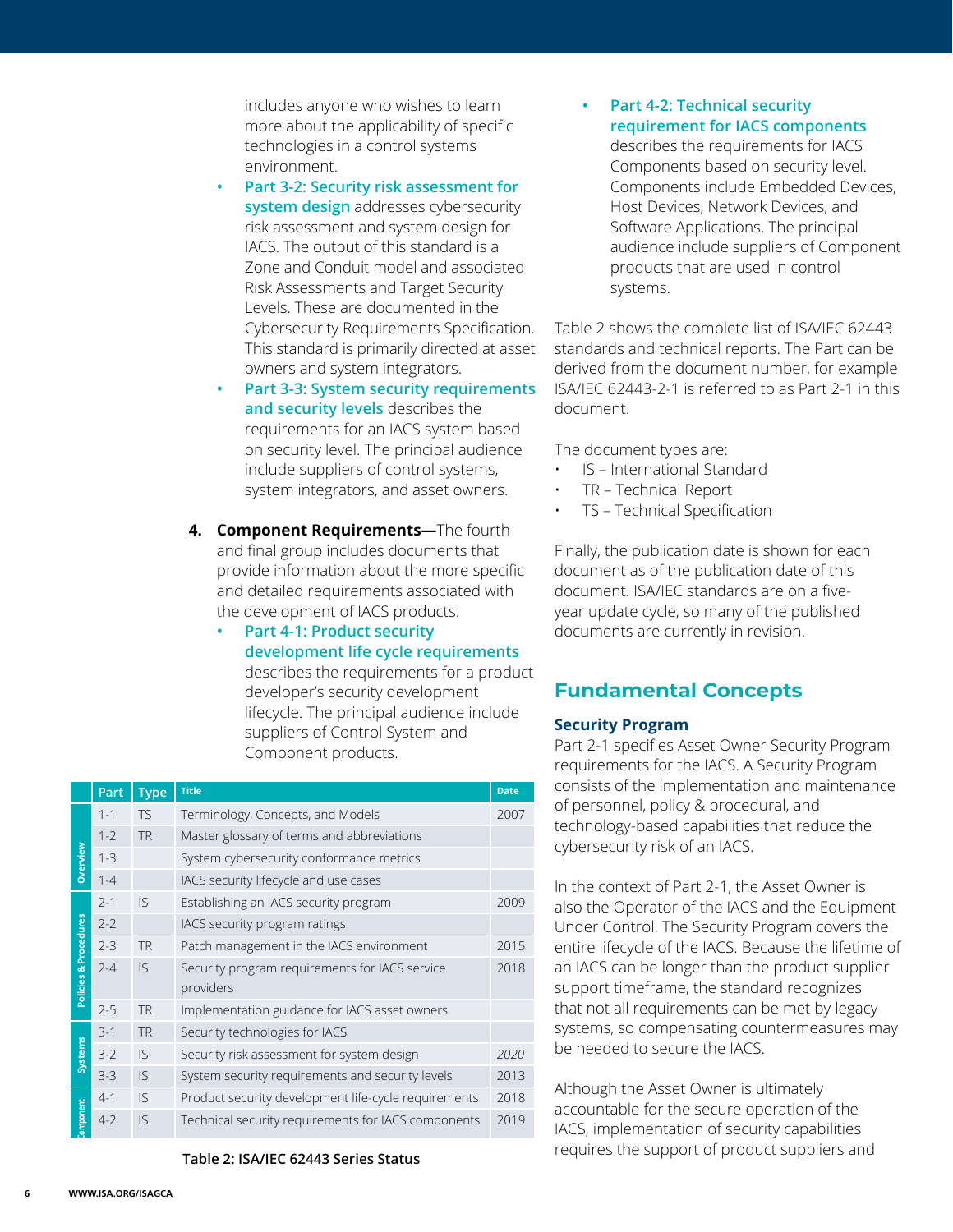service providers. The Asset Owner must include requirements for security throughout the supply chain to meet the overall Security Program requirements.

The Security Program for the IACS must be coordinated with the overall Information Security Management System (ISMS) of the organization. The ISMS sets the overall security governance and policies for the organization. However, as mentioned above, the IACS is significantly different from IT systems, so there are additional requirements and considerations for its Security Program.

#### **Risk Management** *Risk Assessment*

Part 3-2 describes the requirements for addressing the cybersecurity risks in an IACS, including the use of Zones and Conduits, and Security Levels. While Part 3-2 includes the requirements for the risk assessment process, it does not specify the exact methodology to be used. The methodology used must be established by the Asset Owner and should be consistent with the overall risk assessment methodology of the organization. Examples using the risk matrix methodology are included as informative content. Figure 3 shows the risk assessment process.

#### *Zones and Conduits*

A Zone is defined as *a grouping of logical or physical assets based upon risk or other criteria such as criticality of assets, operational function, physical or logical location, required access, or responsible organization.*

A Conduit is defined as *a logical grouping of communication channels that share common security requirements connecting two or more zones.*

A key step in the Risk Assessment process is to partition the System Under Consideration into separate Zones and Conduits. The intent is to identify those assets which share common security characteristics in order to establish a set of common security requirements that reduce cybersecurity risk.

Partitioning the System Under Consideration into Zones and Conduits can also reduce overall risk by limiting the scope of a successful cyber-attack. Part 3-2 requires or recommends that some assets are partitioned as follows:

- Shall separate business and control system assets
- Shall separate safety related assets
- Should separate temporarily connected devices
- Should separate wireless devices
- Should separate devices connected via external networks

#### *Cybersecurity Requirements Specification*

Part 3-2 also requires that required security countermeasures from the Risk Assessment as



**Figure 3: Risk Assessment Process**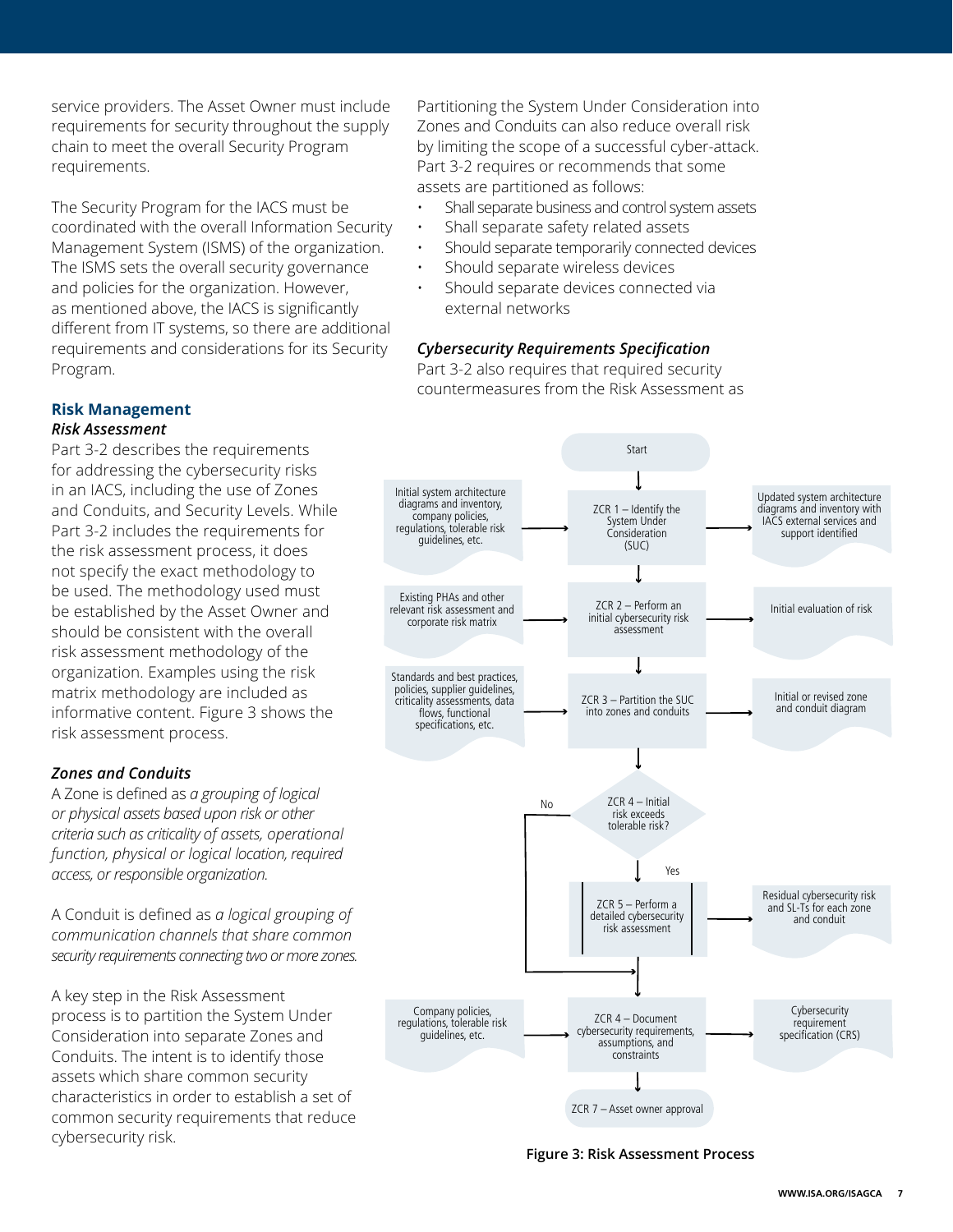well as security requirements based on company or facility-specific policies, standards, and relevant regulations are documented in a Cybersecurity Requirements Specification (CRS). The CRS does not have to be a standalone document; it can be included as a section in other relevant IACS documents.

The CRS includes information such a description of the System Under Consideration, Zone and Conduit drawings, threat environment, and countermeasures from risk assessments.

#### *Threat Modeling*

Part 4-1 describes the requirements for the security development lifecycle (SDL) of Control System and Component products. One of the key processes in the product SDL is threat modeling which is a systematic process to identify data flows, trust boundaries, attack vectors, and potential threats to the control system. The security issues identified in the threat model must be addressed in the final release of the product and the threat model itself must be periodically updated during the product's lifecycle.

#### **Foundational Requirements**

Foundational Requirements (FRs) form the basis for technical requirements throughout the ISA/IEC 62443 Series. All aspects associated with meeting a desired IACS security level (people, processes, and technology) are derived through meeting the requirements associated with the seven following Foundational Requirements:

- FR 1 Identification and Authentication Control (IAC)
- FR 2 Use Control (UC)
- FR 3 System Integrity (SI)
- FR 4 Data Confidentiality (DC)
- FR 5 Restricted Data Flow (RDF)
- FR 6 Timely Response to Events (TRE)
- FR 7 Resource Availability (RA)

Foundational Requirements are used to organize the requirements for IACS Systems (Part 3-3) and Components (Part 4-2).

The combination of FR 1 and FR 2 is sometimes called Access Control; they were split into two FRs to keep the total number of requirements at a manageable level.

#### **Security Levels**

Security Level is defined as the *measure of confidence that the System Under Consideration, Zone, or Conduit is free from vulnerabilities and functions in the intended manner.*

Part 3-3 further defines the Security Level in terms of the means, resources, skills, and motivation of the threat actor, as shown in Table 3. It is used as a means to discriminate between requirement enhancements for systems (Part 3-3) and Components (Part 4-2).

There are three types of Security Levels that are used throughout the ISA/IEC 62443 Series:

- *• Capability Security Levels (SL-C)* are the security levels that systems (Part 3-3) or Components (Part 4-2) can provide when properly integrated and configured. These levels state that a particular system or Component is capable of meeting the SL-T natively without additional compensating countermeasures.
- *Target Security Levels (SL-T)* are the desired level of security for a particular Automation Solution. They are determined as the result of the Risk Assessment process (Part 3-2) and are documented in the Cybersecurity Requirements Specification. SL-T are used to select products and design additional countermeasures during the Integration phase of the IACS lifecycle.
- *• Achieved Security Levels (SL-A)* are the actual levels of security for a particular Automation

| Security Level | <b>Definition</b>                                                                                                                            | <b>Means</b>  | <b>Resources</b> | <b>Skills</b> | <b>Motivation</b> |
|----------------|----------------------------------------------------------------------------------------------------------------------------------------------|---------------|------------------|---------------|-------------------|
|                | Protection against casual or coincidental violation                                                                                          |               |                  |               |                   |
|                | Protection against intentional violation using simple means with low<br>resources, generic skills, and low motivation                        | simple        | low              | generic       | low               |
|                | Protection against intentional violation using sophisticated means with<br>moderate resources, IACS-specific skills, and moderate motivation | sophisticated | moderate         | IACS-specific | moderate          |
| 4              | Protection against intentional violation using sophisticated means with<br>extended resources, IACS-specific skills, and high motivation     | sophisticated | extended         | IACS-specific | high              |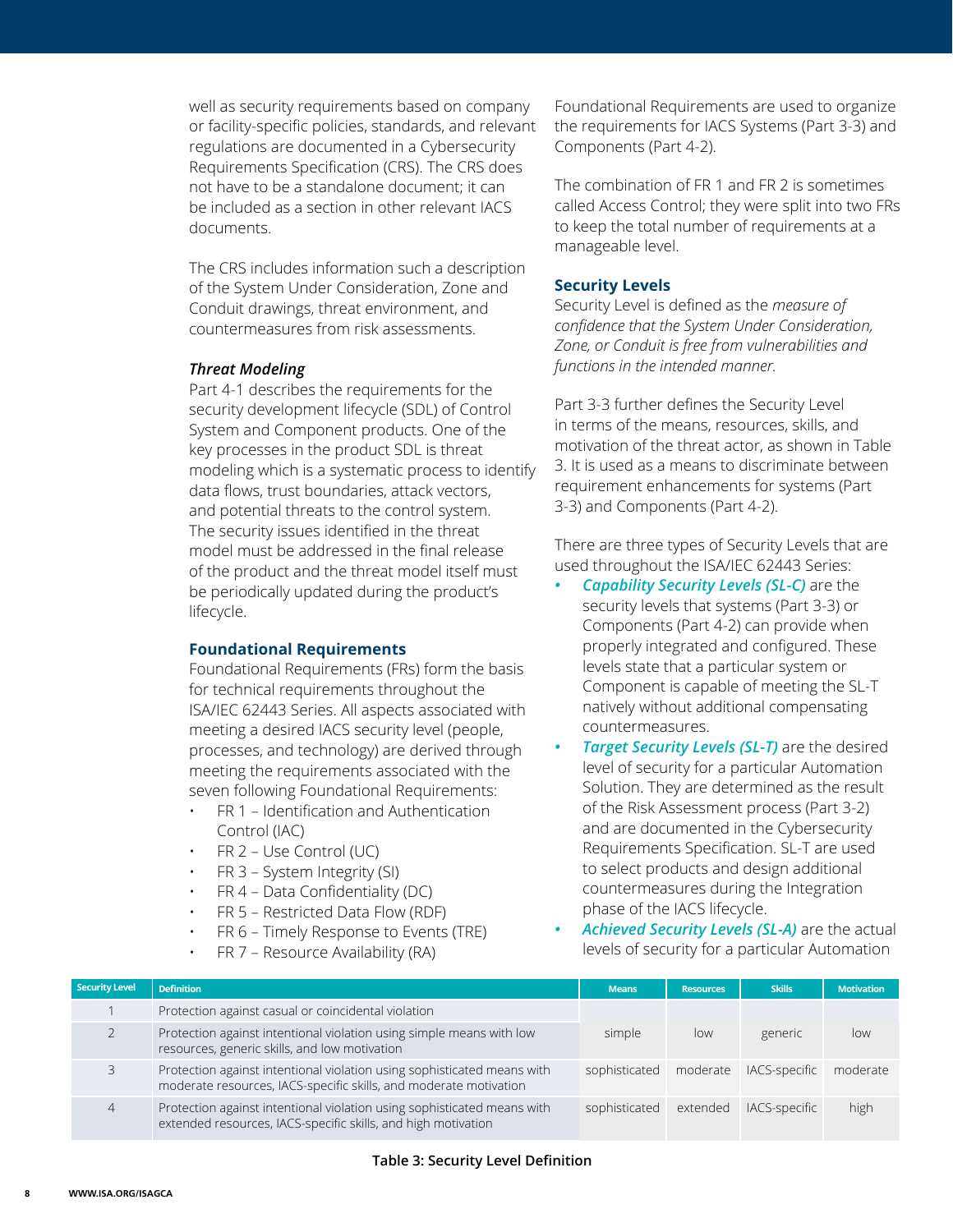Solution. These are measured after the Automation Solution is commissioned and in operation. Part 2-2 combines SL-A with operational and maintenance policies and procedures to form the Security Program Rating for a particular Automation Solution.

#### **Maturity Model**

While Security Levels are a measure of the strength of technical requirements, Maturity Levels are a measure of processes (people, policies, and procedures). Parts 2-1, 2-2, 2-4, and 4-1 use Maturity Levels to measure how thoroughly requirements are met.

As shown in Table 4, the Maturity Model is based on the Capability Maturity Model Integration (CMMI), with Levels 4&5 combined into Level 4

#### **Design Principles** *Secure by Design*

Secure by design is a design principle where security measures are implemented early in the lifecyle of the IACS. The intent is that robust security policies, security architectures, and secure practices are established early in development and implemented throughout the lifecycle. This design principle applies to both product development and Automation Solution development. When using a secure by design philosophy, security measures operate natively within the Control System or Component without requiring the addition of compensating countermeasures.

#### *Reduce Attack Surface*

Reducing the attack surface is a design principle where the physical and functional interfaces of an IACS that can be accessed and exposed to potential attack are minimized, making it more

difficult for an attack to succeed. Reducing attack surface includes design principles such as:

- Access control—restricting physical and logical access to IACS systems and networks
- Network segmentation—segmenting IACS networks and controlling the traffic between them
- Least function—hardening IACS systems and networks by removing unneeded functions
- Least privilege—limiting privileges to the minimum necessary for the role or function

#### *Defense in Depth*

Defense in depth is defined as the *provision of multiple security protections, especially in layers, with the intent to delay or prevent an attack.* Defense in depth implies layers of security and detection, even on single systems, and requires attackers to break through or bypass multiple layers without being detected. The IACS is still protected even if a vulnerability in one layer is compromised. Special attention must be paid to a single vulnerability that allows the potential compromise of multiple layers.

#### *Essential Functions*

Essential functions are defined as *functions or capabilities that are required to maintain health, safety, the environment, and availability of the Equipment Under Control.* Essential functions include:

- the Safety Instrumented Function (SIF)
- the control function
- the ability of the operator to view and manipulate the Equipment Under Control

The loss of essential functions is commonly termed: loss of protection, loss of control, and loss of view respectively. In some use cases additional functions such as history may be considered essential. Part 3-3 requires that security measures shall not adversely affect essential functions of a high-

| Level          | <b>CMMI</b>          | 62443               | <b>Description</b>                                               |
|----------------|----------------------|---------------------|------------------------------------------------------------------|
|                | Initial              | Initial             | · Product development typically ad-hoc and often undocumented    |
|                |                      |                     | . Consistency and repeatability may not be possible              |
|                | Managed              | Managed             | · Product development managed using written policies             |
|                |                      |                     | · Personnel have expertise and are trained to follow procedures  |
|                |                      |                     | · Processes are defined but some may not be in practice          |
| 3              | Defined              | Defined (Practiced) | · All processes are repeatable across the organization           |
|                |                      |                     | · All processes are in practice with documented evidence         |
| $\overline{4}$ | Quantitively Managed | Improving           | • CMMI Levels 4 and 5 are combined                               |
|                |                      |                     | · Process metrics are used control effectiveness and performance |
|                | Optimizing           |                     | · Continuous improvement                                         |

**Table 4: Maturity Level Definition**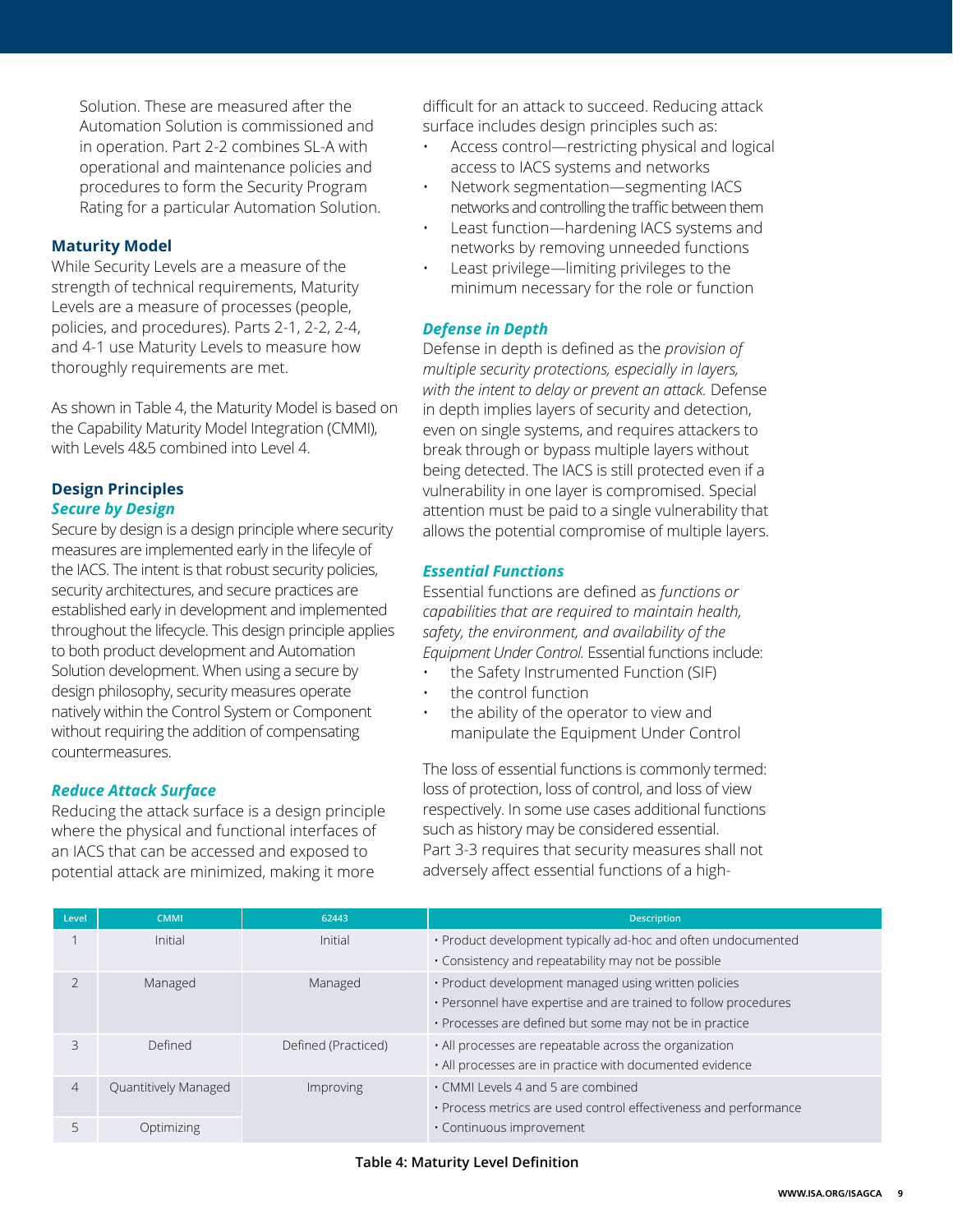availability IACS unless it is supported by a Risk Assessment. The concept of essential functions places some design constraints on the design of IACS security measures:

- Access control shall not prevent the operation of essential functions
- Essential functions shall be maintained if the Zone boundary protection (firewall) goes into a fail close/island mode
- A denial of service event on the Control System or Safety Instrumented System network shall not prevent safety instrumented functions from acting

#### **Roadmap for the ISA/IEC 62443 Series**

#### **Principal Roles**

To understand how to use the ISA/IEC 62443 Series it is first necessary to understand the relationship between Roles, Control System, Automation Solution, and IACS. Figure 4 visualizes this relationship.

The left-hand side of the figure shows the roles that are identified in the ISA/IEC 62443 Series:

- *• Asset Owner* is the organization that is accountable and responsible for the IACS. The Asset Owner is also the operator of the IACS and the Equipment Under Control.
- **Maintenance Service Provider** is the individual or organization that provides



**Figure 4: Roles, Products, Automation Solution, and IACS**

support activities for an Automation Solution.

- *• Integration Service Provider* is the organization that provides integration activities for an Automation Solution including design, installation, configuration, testing, commissioning, and handover to the Asset Owner. The Integration Service Provider may also facilitate and assist in the activity to partition the System Under Consideration into Zones and Conduits and perform the Risk Assessment.
- *• Product Supplier* is the organization that manufactures and supports a hardware and/ or software product. Products may include Control Systems, Embedded Devices, Host Devices, Network Devices, and/or Software Applications.

#### **Component, System, Automation Solution, and IACS**

The right-hand side of the figure shows the types of systems that are identified in the ISA/IEC 62443 Series:

- *• IACS Components* are provided by a *Product Supplier* and include the following types:
	- *• Embedded device*  special purpose device designed to directly monitor or control an industrial process
	- *• Host device* general purpose device running an operating system capable of hosting one or more software applications, data stores or functions from one or more suppliers
	- *• Network device* device that facilitates data flow between devices, or restricts the data flow, but may not directly interact with a control process
	- *• Software application*  one or more software programs and their dependencies that are used to interface with the process or the control system itself
- *• IACS System (or Control System)* consists of an integrated set of Embedded Devices (e.g. PLC), Host Devices, Network Devices, and Software Applications provided by one or more Product Suppliers.
- *• Automation Solution* is the realization of a Control System at a particular facility. It includes essential functions such as safety functions and control functions and other supporting functions such as historization and engineering.
- *• The Industrial Automation and Control System (IACS)* includes the Automation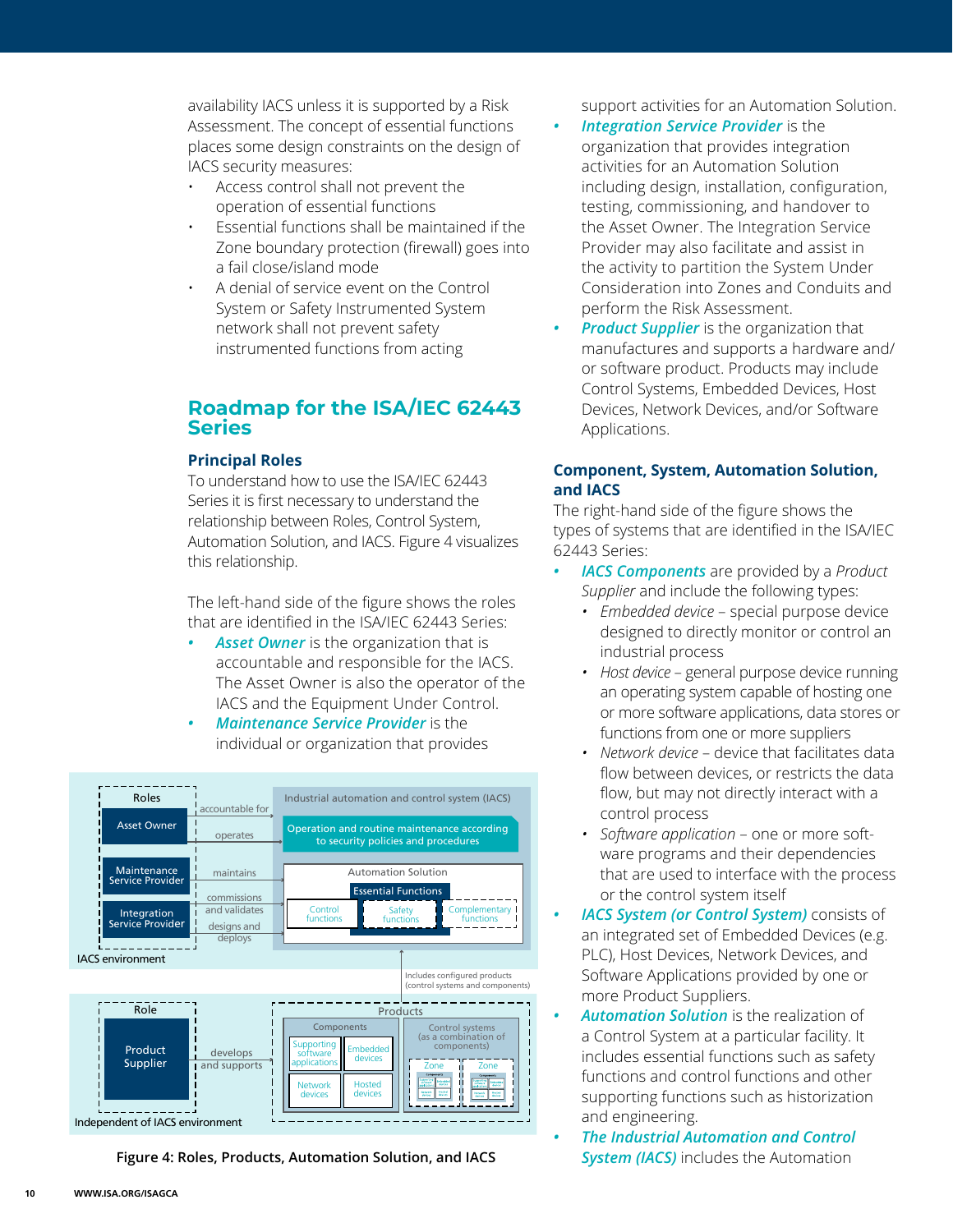Solution and the operational and maintenance policies and procedures necessary to support it.

#### **Hierarchical View**

Figure 5 shows the hierarchical relationships among the ISA/IEC 62443 Series of standards. A hierarchical relationship means that one standard derives its requirements from the requirements in another standard. The arrowhead shows the direction of derivation.

- **• Part 1-1** introduces the concepts and models that are used throughout the ISA/IEC 62443 Series. In particular, it describes the Foundational Requirements, which are used to organize technical requirements throughout the series.
- **• Part 2-1** sets the requirements for the Security Program of an Asset Owner. All of the other standards in the ISA/IEC 62443 Series derive their requirements from Part 2-1 and expand upon them in more detail.
- **Part 3-2** sets the requirements for the partitioning of the System Under Consideration into Zones and Conduits and their Risk Assessment. The risk assessment defines the Target Security Level (SL-T), which is used to procure Systems and Components that have the capabilities defined in Part 3-3, and Part 4-2 respectively. Part 3-2 also requires a Cybersecurity Requirements Specification, which is used to create the Automation Solution.
- **Part 4-1** is used by the Product Supplier to establish and sustain a Security Development Lifecycle, which is used to create Control System and Component products.



#### **Figure 5: ISA/IEC 62443 Standards – Hierarchical View**

- **Part 2-4** sets the requirements for Service Providers that are involved in support of the IACS. Integration Service Providers provide integration services for the Automation Solution, and Maintenance Service Providers provide maintenance services for the IACS.
- **• Part 2-3** sets the requirements for the patch management process, which is used to reduce cybersecurity vulnerabilities in the Automation Solution.

#### **Lifecycle View**

Another view of the ISA/IEC 62443 Series is the lifecycle view. There are two independent lifecycles described in the series: the Product Development Lifecycle and the Automation

|                                                                  | <b>Automation Solution Lifecycle</b>                               |                                                      |  |  |  |
|------------------------------------------------------------------|--------------------------------------------------------------------|------------------------------------------------------|--|--|--|
| <b>Product Development Lifecycle</b>                             | Integration                                                        | <b>Operation and Maintenance</b>                     |  |  |  |
| Part 1-1: Terminology, Concepts, and Models                      |                                                                    |                                                      |  |  |  |
|                                                                  |                                                                    | Part 2-1: Establishing an IACS Security Program      |  |  |  |
|                                                                  | Part 2-2: IACS Security Program Rating                             |                                                      |  |  |  |
|                                                                  | Part 2-3: Patch Management in the IACS Environment                 |                                                      |  |  |  |
|                                                                  | Part 2-4: Security program requirements for IACS service providers |                                                      |  |  |  |
|                                                                  |                                                                    | Part 3-2: Security Risk Assessment for System Design |  |  |  |
| Part 3-3: System security requirements and Security levels       |                                                                    |                                                      |  |  |  |
| Part 4-1: Product Security Development Lifecycle<br>Requirements |                                                                    |                                                      |  |  |  |
| Part 4-2: Technical security requirements<br>for IACs components |                                                                    |                                                      |  |  |  |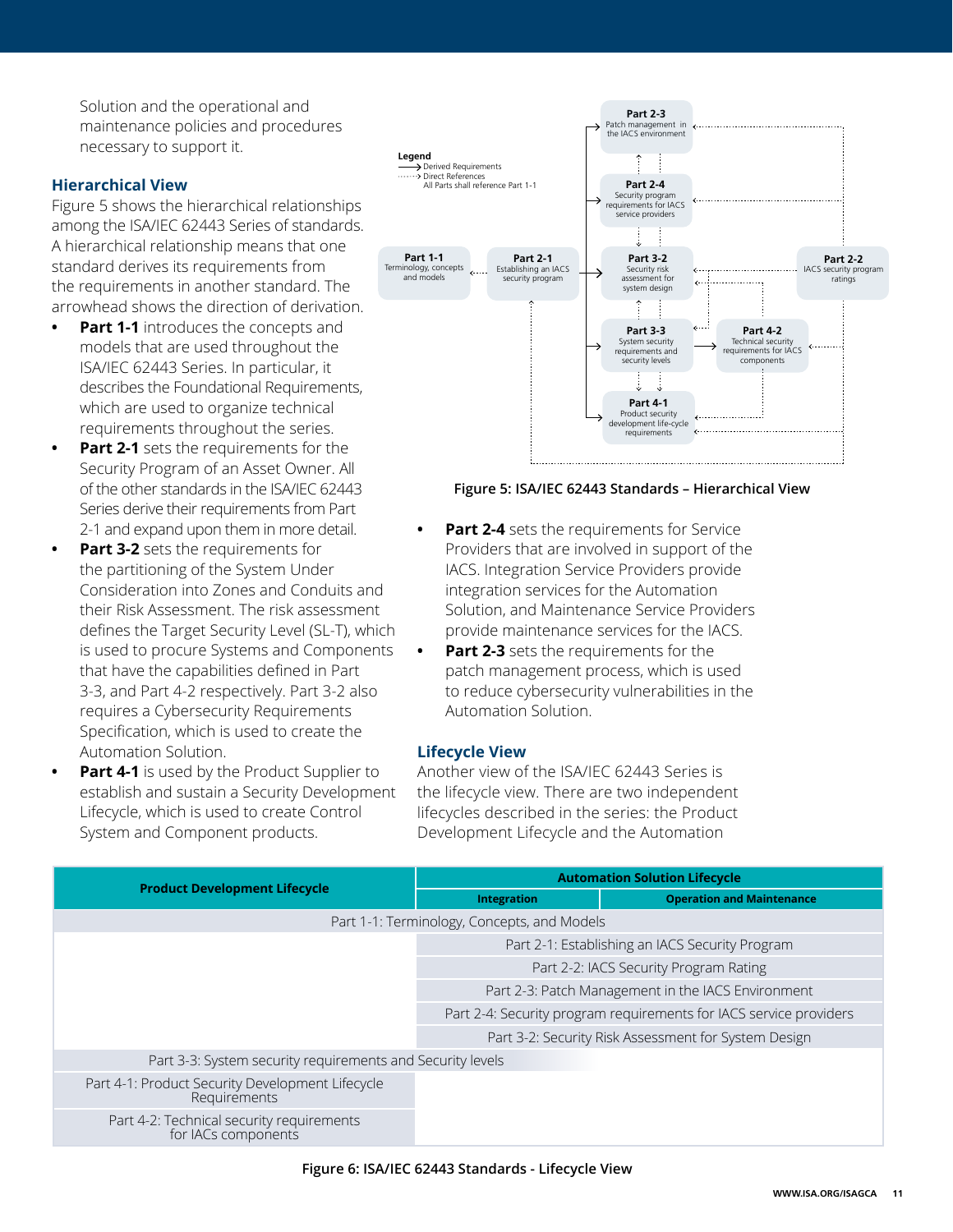Solution Lifecycle. The Automation Solution Lifecycle is further divided into an Integration Phase and an Operation and Maintenance Phase. Table 6 shows the relationship between the Parts of the ISA/IEC 62443 Series and the various lifecycles and phases.

Note that Part 3-3 spans the Product Development Lifecycle and the Integration Phase of the Automation Solution Lifecycle. This is because while the Product Supplier is the main audience for Part 3-3, the Integration Service Provider may also combine Components to create Control Systems. An example would be a SCADA system, where the Integration Service Provider integrates the SCADA system with Embedded Devices (e.g., PLC) to create an Automation Solution.

#### **ISA/IEC 62443 Series for Asset Owners**

Asset Owner activities:

- Establish and sustain a Security Program that includes IACS-specific requirements
- Partition Zones and Conduits and perform associated Risk Assessments
- Document IACS requirements in the Cybersecurity Requirements Specification
- Procure products and services that meet IACS requirements
- Operate and maintain the IACS
- Assess the effectiveness of the IACS Security Program

Applicable ISA/IEC 62443 standards:

- ISA/IEC 62443-2-1, *Establishing an IACS security program*
- ISA/IEC 62443-2-2, *Security Program ratings*
- ISA/IEC 62443-2-3, *Patch management in the IACS environment*
- ISA/IEC 62443-2-4, *Requirements for IACS service providers*
- ISA/IEC 62443-3-2, *Security risk assessment for system design*
- ISA/IEC 62443-3-3, *System security requirements and security levels*

#### **ISA/IEC 62443 Series for Product Suppliers**

Product Supplier activities:

- Establish and sustain a Security Development Lifecycle
- Provide Control System products that meet Security Level capabilities
- Provide Component products that meet

Security Level capabilities

• Provide ongoing lifecycle support for their Control System and Component products

Applicable ISA/IEC 62443 standards:

- ISA/IEC 62443-4-1, *Product security development lifecycle requirements*
- ISA/IEC 62443-3-3, *System security requirements and security levels*
- ISA/IEC 62443-4-2, *Technical security requirements for IACS Components*
- ISA/IEC 62443-3-2, *Security risk assessment for system design*

#### **ISA/IEC 62443 Series for Service Providers** *Integration Service Providers*

Integration Service Provider activities:

- Establish and sustain a Security Program for Automation Solution integration
- Design and implement Automation Solutions that meet the requirements in the Cybersecurity Requirements Specification
- Apply security patches during the Integration Phase of the Automation Solution lifecycle

Applicable ISA/IEC 62443 standards:

- ISA/IEC 62443-2-1, *Establishing an IACS security program*
- ISA/IEC 62443-2-3, *Patch management in the IACS environment*
- ISA/IEC 62443-2-4, *Requirements for IACS service providers*
- ISA/IEC 62443-3-2, *Security risk assessment for system design*
- ISA/IEC 62443-3-3, *System security requirements and security levels*

#### *Maintenance Service Providers*

Maintenance Service Provider activities:

- Establish and sustain a Security Program for maintenance services
- Provide services and capabilities that meet the IACS security policies and procedures specified by the Asset Owner

Applicable ISA/IEC 62443 standards:

- ISA/IEC 62443-2-3, *Patch management in the IACS environment*
- ISA/IEC 62443-2-2, *IACS Security Program ratings*
- ISA/IEC 62443-2-4, *Requirements for IACS service providers*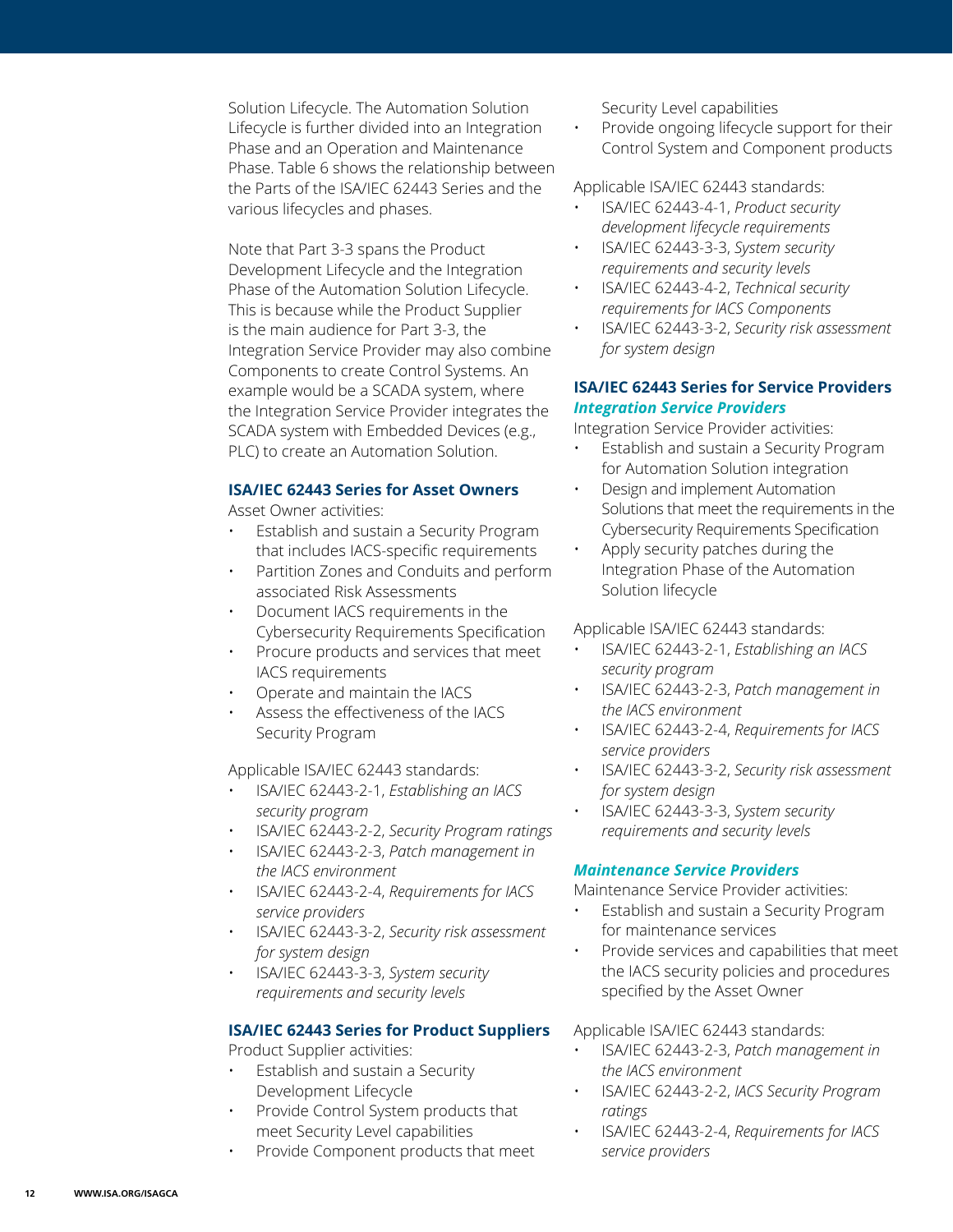# **Certification and Training**

#### **ISASecure® Certification**

The ISA Security Compliance Institute is a nonprofit organization that has developed several product certification programs for Controls Systems and Components. Currently available ISASecure® certification programs are:

- *• Security Development Lifecycle Assurance (SDLA)* which certifies that the Security Development Lifecycle of a Product Supplier meets the requirements in Part 4-1.
- *• System Security Assurance (SSA)* which certifies that Control System products have the capability to meet the requirements in Part 3-3 and have been developed in accordance with an SDLA program.



*• Component Security Assurance (CSA)* which certifies that Component products have the capability to meet the requirements in Part 4-2 and have been developed in accordance with an SDLA program. Certified Component products can be: Embedded Devices, Host Devices, Network Devices, and Software Applications



ISASecure® certification programs can be found at ISASecure.org.

#### **IECEE Certification**

IEC also offers a system of conformity assessment schemes called IECEE. IECEE currently offers conformance assessment schemes for the following IEC 62443 standards:

- IEC 62443-2-4:2015/AMD1:2017
- IEC 62443-3-3:2013
- IEC 62443-4-1:2018
- IEC 62443-4-2:2019

IECEE can be found at IECEE.org.

#### **ISA Cybersecurity Training**

The following cybersecurity-related training courses are offered by ISA:

- Cybersecurity awareness training for Water/ Wastewater Industry Professionals (IC31)
	- Using the ISA/IEC 62443 Standards to Secure Your Control System (IC32, IC32M)
- Introduction to Industrial Automation Security and the ISA/IEC 62443 Standards (IC32C)
- Cybersecurity for Automation, Control and SCADA Systems (IC32E)
- Assessing the Cybersecurity of New or Existing IACS Systems (IC33, IC33E, IC33M)
- IACS Cybersecurity Design and Implementation (IC34, IC34M)
- IACS Cybersecurity Operation and Maintenance (IC37, IC37M)
- Overview of ISA/IEC 62443 for Product Suppliers (IC46C, IC46M)

The last letter of the course code designates the type of course as follows:

- <none> Multi-day classroom course
- C One-day overview course
- E Online, instructor-assisted course
- M On-demand, computer-based training

#### **ISA Cybersecurity Certificates**

ISA offers the following cybersecurity certificates for students who have completed the training courses listed above. Certificates are not to be confused with product certifications offered by ISASecure®.

- ISA/IEC 62443 Cybersecurity Fundamentals Specialist
- ISA/IEC 62443 Cybersecurity Risk Assessment Specialist
- ISA/IEC 62443 Cybersecurity Design Specialist
- ISA/IEC 62443 Cybersecurity Maintenance Specialist
- ISA/IEC 62443 Cybersecurity Expert



**Certificate 1 Certificate 2 Certificate 3 Certificate 4 Expert**